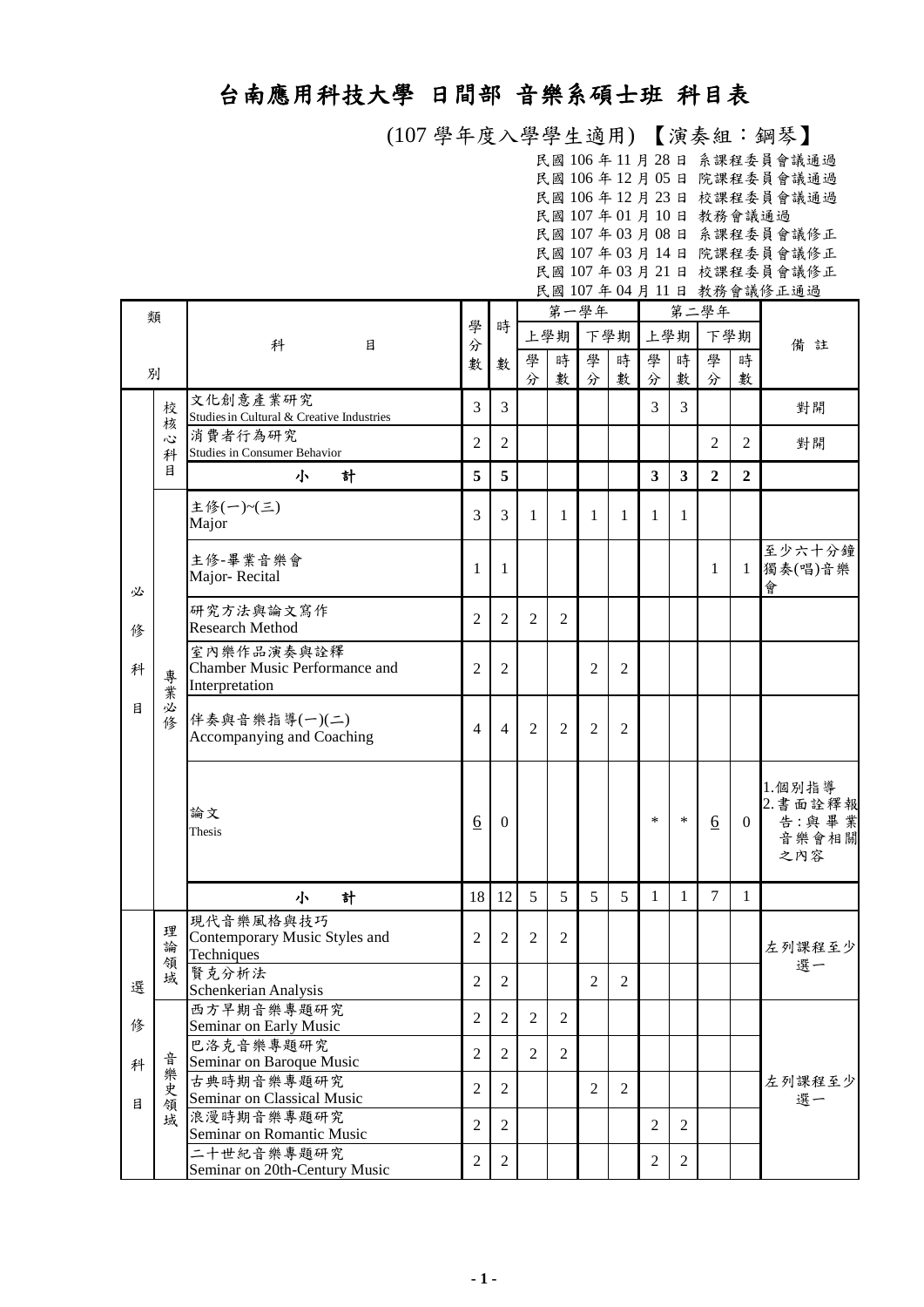| 類  |        |                                                       |                |                | 第一學年           |                |                |                |                  |                | 第二學年                  |                |        |
|----|--------|-------------------------------------------------------|----------------|----------------|----------------|----------------|----------------|----------------|------------------|----------------|-----------------------|----------------|--------|
|    |        | 科<br>目                                                | 學<br>分         | 時              |                | 上學期            | 下學期            |                | 上學期              |                | 下學期                   |                | 備<br>註 |
|    |        |                                                       | 數              | 數              | 學              | 時              | 學              | 時              | 學                | 時              | 學                     | 時              |        |
| 別  |        |                                                       |                |                | 分              | 數              | 分              | 數              | 分                | 數              | 分                     | 數              |        |
|    |        | 音樂教育專題研究<br><b>Topics on Music Education</b>          | $\overline{2}$ | $\overline{2}$ | $\overline{2}$ | $\overline{2}$ |                |                |                  |                |                       |                |        |
|    |        | 音樂文獻目錄學<br>Bibliography                               | $\overline{2}$ | $\overline{2}$ |                |                | $\overline{2}$ | $\overline{2}$ |                  |                |                       |                |        |
|    | 專業選修   | 音樂教學法<br>Methods and Approaches to Music<br>Education | $\overline{2}$ | $\overline{2}$ |                |                | $\overline{2}$ | $\overline{2}$ |                  |                |                       |                |        |
|    |        | 專題研究 (一)<br>Seminar I                                 | $\overline{2}$ | $\overline{c}$ |                |                |                |                | $\overline{2}$   | $\overline{2}$ |                       |                |        |
|    |        | 專題研究 (二)<br>Seminar II                                | $\overline{2}$ | $\overline{2}$ |                |                |                |                |                  |                | $\overline{2}$        | $\overline{2}$ |        |
| 選  |        | 貝多芬鋼琴奏鳴曲研究<br>Piano Sonatas of L. v. Beethoven        | $\overline{2}$ | $\overline{2}$ | $\overline{2}$ | $\overline{2}$ |                |                |                  |                |                       |                |        |
| 俢  |        | 蕭邦鋼琴作品研究<br>Piano Music of F. Chopin                  | $\overline{2}$ | $\overline{2}$ | $\overline{2}$ | $\overline{2}$ |                |                |                  |                |                       |                |        |
| 科  |        | 鋼琴變奏曲研究<br><b>Piano Variations</b>                    | $\overline{2}$ | 2              | 2              | 2              |                |                |                  |                |                       |                |        |
| 目  |        | 舒曼鋼琴作品研究<br>Piano Music of R. Schumann                | $\overline{2}$ | $\overline{2}$ |                |                | $\overline{2}$ | $\overline{2}$ |                  |                |                       |                |        |
|    | 專業選修   | 二十世紀鋼琴作品研究<br>Seminar on 20th-Century Piano Music     | $\overline{2}$ | $\overline{c}$ |                |                | $\overline{c}$ | $\overline{2}$ |                  |                |                       |                |        |
|    |        | 莫札特鋼琴協奏曲研究<br>Piano Concertos of W. A. Mozart         | $\overline{2}$ | $\overline{2}$ |                |                |                |                | $\overline{2}$   | $\overline{2}$ |                       |                |        |
|    |        | 室內樂作品研究<br><b>Chamber Music Literature</b>            | $\overline{2}$ | $\overline{2}$ |                |                |                |                | $\overline{2}$   | $\mathfrak{2}$ |                       |                |        |
|    |        | 巴哈鋼琴作品研究<br>Piano Music of J. S. Bach                 | $\overline{2}$ | $\overline{c}$ |                |                |                |                |                  |                | 2                     | $\overline{2}$ |        |
|    |        | 小計                                                    | 40             | 40             | 14 14          |                | 12             | 12             | 10               | 10             | $\overline{4}$        | $\overline{4}$ |        |
|    |        | 選修至少應修                                                |                |                |                |                |                |                | $\boldsymbol{9}$ |                |                       |                |        |
| 合計 |        |                                                       | 63             | 57             |                |                |                |                |                  |                |                       |                |        |
|    | 畢業至少應修 |                                                       |                | 36             |                |                |                |                |                  |                |                       |                |        |
|    | 授予學位名稱 |                                                       |                |                |                |                |                |                |                  |                | 音樂碩士(Master of Music) |                |        |

※備註:

(一)碩士學位取得條件:

1.本主修之學生畢業最低學分為 36 學分。

2.一場完整之畢業獨奏會及書面詮釋報告。

(二)依學生實際選課情況作開課調整。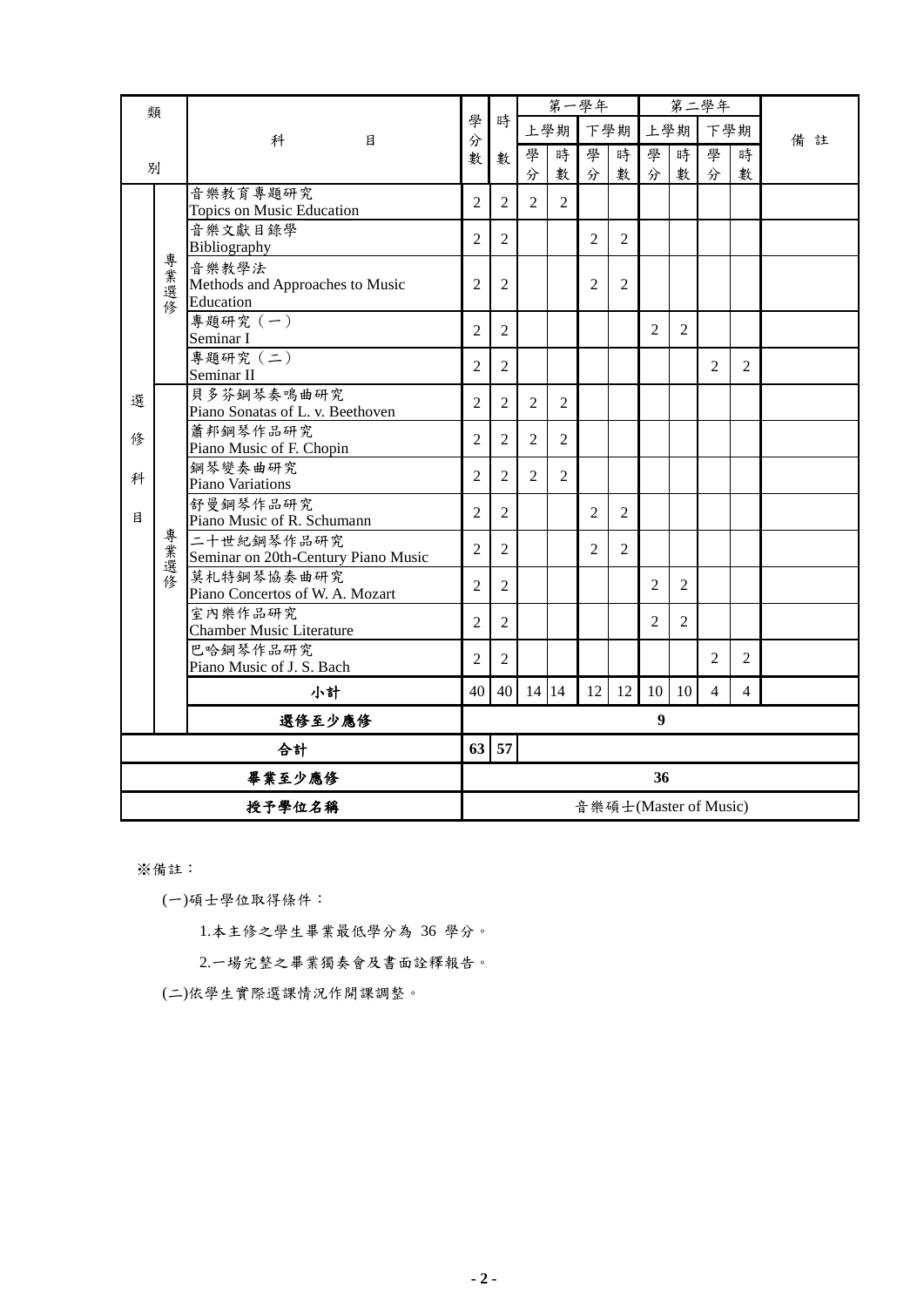## 台南應用科技大學 日間部 音樂系碩士班 科目表

 (107 學年度入學學生適用) 【演奏組:聲樂】 民國 106 年 11 月 28 日 系課程委員會議通過 民國 106 年 12 月 05 日 院課程委員會議通過 民國 106 年 12 月 23 日 校課程委員會議通過 民國 107 年 01 月 10 日 教務會議通過 民國 107 年 03 月 08 日 系課程委員會議修正 民國 107 年 03 月 14 日 院課程委員會議修正 民國 107 年 03 月 21 日 校課程委員會議修正 民國 107 年 04 月 11 日教務會議修正通過

|        |             |                                                               |                  |                  | 第一學年           |                |                |                |                         |                         | 第二學年           |                |                                             |
|--------|-------------|---------------------------------------------------------------|------------------|------------------|----------------|----------------|----------------|----------------|-------------------------|-------------------------|----------------|----------------|---------------------------------------------|
|        | 類           | 科<br>目                                                        | 學<br>分           | 時                | 上學期<br>下學期     |                |                | 上學期            | 下學期                     |                         | 備註             |                |                                             |
| 別      |             |                                                               | 數                | 數                | 學<br>分         | 時<br>數         | 學<br>分         | 時<br>數         | 學<br>分                  | 時<br>數                  | 學<br>分         | 時<br>數         |                                             |
|        | 校<br>核      | 文化創意產業研究<br>Studies in Cultural & Creative Industries         | 3                | $\overline{3}$   |                |                |                |                | 3                       | 3                       |                |                | 對開                                          |
|        | 心<br>科      | 消費者行為研究<br>Studies in Consumer Behavior                       | $\overline{2}$   | $\overline{2}$   |                |                |                |                |                         |                         | $\overline{2}$ | $\overline{2}$ | 對開                                          |
|        | 目           | 計<br>小                                                        | 5                | 5                |                |                |                |                | $\overline{\mathbf{3}}$ | $\overline{\mathbf{3}}$ | $\overline{2}$ | $\overline{2}$ |                                             |
|        |             | 主修(一)~(三)<br>Major                                            | 3                | 3                | 1              | 1              | 1              | 1              | 1                       | 1                       |                |                |                                             |
| 必      |             | 主修-畢業音樂會<br>Major-Recital                                     | 1                | 1                |                |                |                |                |                         |                         | $\mathbf{1}$   | 1              | 至少六十分鐘<br>獨奏(唱)音樂<br>會                      |
| 俢      |             | 研究方法與論文寫作<br><b>Research Method</b>                           | $\mathfrak{2}$   | $\mathfrak{2}$   | $\overline{2}$ | $\overline{2}$ |                |                |                         |                         |                |                |                                             |
| 科      | 專<br>業      | 室內樂作品演奏與詮釋<br>Chamber Music Performance and<br>Interpretation | $\overline{2}$   | $\overline{2}$   |                |                | $\overline{2}$ | $\overline{2}$ |                         |                         |                |                |                                             |
| 目      | 必<br>修      | 合奏(合唱)(一)(二)<br>Ensemble/Chorus                               | $\overline{4}$   | $\overline{4}$   | 2              | $\overline{2}$ | $\overline{2}$ | $\overline{2}$ |                         |                         |                |                | 系所合一課程                                      |
|        |             | 論文<br>Thesis                                                  | 6                | $\overline{0}$   |                |                |                |                | $\ast$                  | $\ast$                  | 6              | $\overline{0}$ | 1.個別指導<br>2. 書面詮釋報<br>告:與畢業音<br>樂會相關之內<br>容 |
|        |             | 小<br>計                                                        | 18               | 12               | 5              | 5              | 5              | 5              | $\mathbf{1}$            | $\mathbf{1}$            | $\overline{7}$ | $\mathbf{1}$   |                                             |
|        | 理<br>論<br>領 | 現代音樂風格與技巧<br>Contemporary Music Styles and<br>Techniques      | $\overline{c}$   | $\overline{2}$   | 2              | $\mathfrak{2}$ |                |                |                         |                         |                |                | 左列課程至少<br>選一                                |
|        | 域           | 賢克分析法<br>Schenkerian Analysis                                 | $\overline{c}$   | $\sqrt{2}$       |                |                | $\overline{2}$ | $\sqrt{2}$     |                         |                         |                |                |                                             |
| 選<br>俢 |             | 西方早期音樂專題研究<br>Seminar on Early Music                          | $\overline{2}$   | $\overline{2}$   | $\overline{2}$ | $\overline{2}$ |                |                |                         |                         |                |                |                                             |
| 科      | 곱           | 巴洛克音樂專題研究<br>Seminar on Baroque Music                         | $\mathfrak{2}$   | $\overline{2}$   | $\overline{2}$ | $\overline{2}$ |                |                |                         |                         |                |                |                                             |
| 目      | 樂史領         | 古典時期音樂專題研究<br>Seminar on Classical Music                      | $\mathfrak{2}$   | $\overline{2}$   |                |                | $\overline{2}$ | $\overline{2}$ |                         |                         |                |                | 左列課程至少<br>選一                                |
|        | 域           | 浪漫時期音樂專題研究<br>Seminar on Romantic Music                       | $\mathfrak{2}$   | $\mathfrak{2}$   |                |                |                |                | $\overline{2}$          | $\mathbf{2}$            |                |                |                                             |
|        |             | 二十世紀音樂專題研究<br>Seminar on 20th-Century Music                   | $\boldsymbol{2}$ | $\boldsymbol{2}$ |                |                |                |                | $\overline{c}$          | 2                       |                |                |                                             |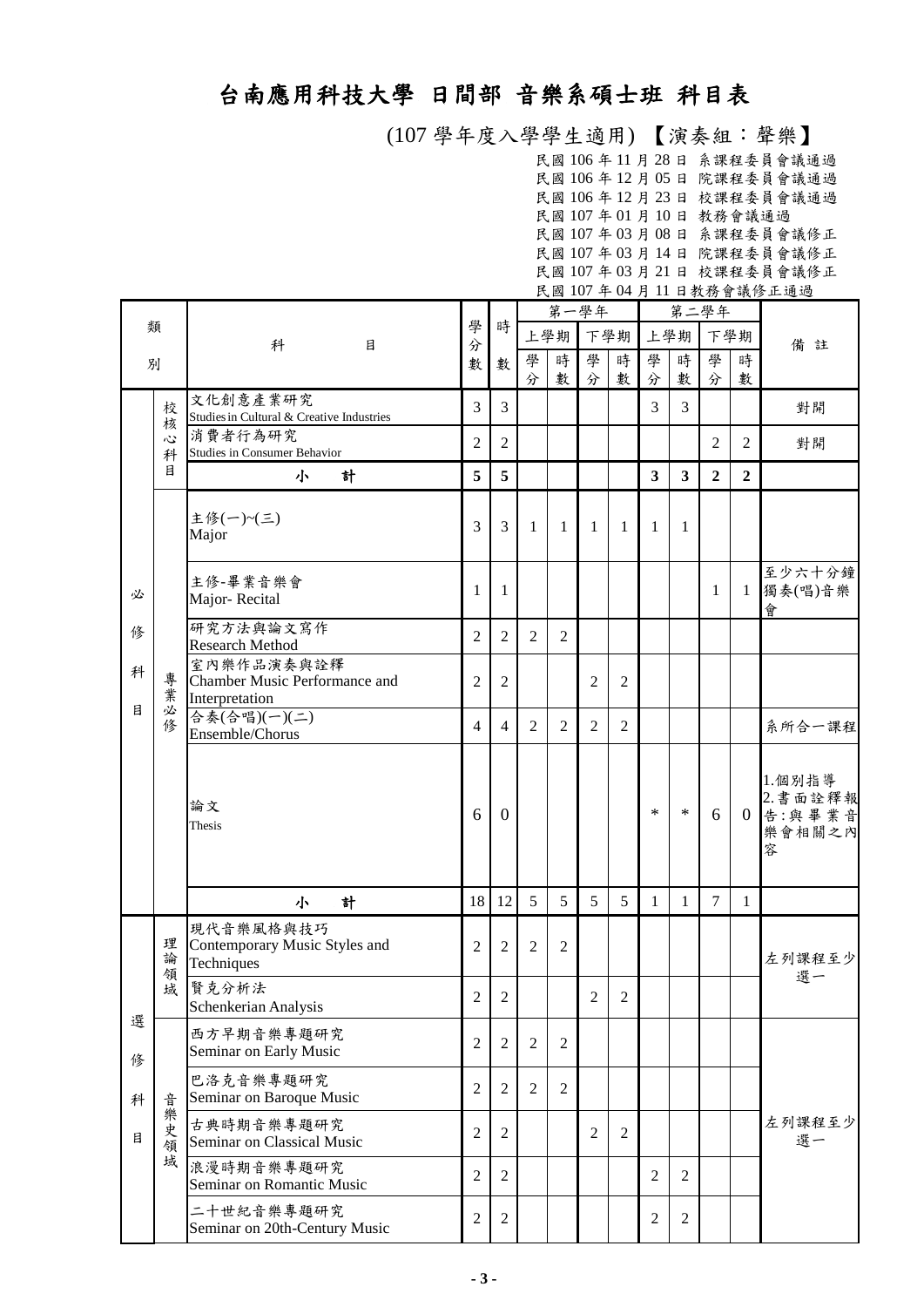|        |        |                                                       |                |                |                |                | 第一學年           |                |                  |                | 第二學年                  |                |        |
|--------|--------|-------------------------------------------------------|----------------|----------------|----------------|----------------|----------------|----------------|------------------|----------------|-----------------------|----------------|--------|
|        | 類      | 科<br>目                                                | 學<br>分         | 時              |                | 上學期            |                | 下學期            |                  | 上學期            | 下學期                   |                | 備<br>註 |
| 別      |        |                                                       | 數              | 數              | 學              | 時              | 學              | 時              | 學                | 時              | 學                     | 時              |        |
|        |        |                                                       |                |                | 分              | 數              | 分              | 數              | 分                | 數              | 分                     | 數              |        |
|        |        | 音樂教育專題研究<br>Topics on Music Education                 | $\overline{2}$ | $\overline{2}$ | $\overline{2}$ | 2              |                |                |                  |                |                       |                |        |
|        |        | 音樂文獻目錄學<br>Bibliography                               | $\overline{2}$ | $\overline{2}$ |                |                | $\overline{2}$ | $\overline{2}$ |                  |                |                       |                |        |
|        | 專業選修   | 音樂教學法<br>Methods and Approaches to Music<br>Education | $\overline{2}$ | 2              |                |                | 2              | $\overline{2}$ |                  |                |                       |                |        |
|        |        | 專題研究 (一)<br>Seminar I                                 | $\overline{2}$ | 2              |                |                |                |                | 2                | 2              |                       |                |        |
|        |        | 專題研究 (二)<br>Seminar II                                | $\overline{2}$ | $\overline{2}$ |                |                |                |                |                  |                | $\overline{2}$        | $\overline{2}$ |        |
| 選      |        | 德文藝術歌曲研究<br><b>Studies in German Lieder</b>           | $\overline{2}$ | $\overline{2}$ | $\overline{2}$ | $\overline{2}$ |                |                |                  |                |                       |                |        |
| 俢      |        | 台灣歌曲研究<br><b>Studies in Taiwanese Songs</b>           | $\overline{2}$ | $\overline{c}$ |                |                | $\overline{2}$ | $\overline{2}$ |                  |                |                       |                |        |
| 科      |        | 歌劇與神劇作品研究<br>Opera and Oratorio Literature            | $\overline{2}$ | 2              |                |                | $\overline{2}$ | 2              |                  |                |                       |                |        |
| 目      |        | 法文藝術歌曲研究<br>Studies in French Mélodies                | $\overline{2}$ | $\overline{2}$ |                |                |                |                | $\overline{2}$   | $\overline{2}$ |                       |                |        |
|        | 專業選修   | 義大利文藝術歌曲研究<br><b>Studies in Italian Art Songs</b>     | $\overline{c}$ | $\overline{2}$ |                |                |                |                | $\overline{c}$   | $\overline{2}$ |                       |                |        |
|        |        | 室內樂作品研究<br><b>Chamber Music Literature</b>            | $\overline{2}$ | $\overline{2}$ |                |                |                |                | $\overline{2}$   | $\overline{2}$ |                       |                |        |
|        |        | 英文藝術歌曲研究<br><b>Studies in English Art Songs</b>       | $\overline{2}$ | $\overline{c}$ |                |                |                |                |                  |                | $\overline{2}$        | $\overline{2}$ |        |
|        |        | 小計                                                    | 38             | 38             | 10             | 10             | 12             | 12             | 12               | 12             | 4                     | 4              |        |
|        |        | 選修至少應修                                                |                |                |                |                |                |                | $\boldsymbol{9}$ |                |                       |                |        |
| 合計     |        | 61                                                    | 55             |                |                |                |                |                |                  |                |                       |                |        |
|        | 畢業至少應修 |                                                       |                |                |                |                |                |                | 36               |                |                       |                |        |
| 授予學位名稱 |        |                                                       |                |                |                |                |                |                |                  |                | 音樂碩士(Master of Music) |                |        |

※備註:

(一)碩士學位取得條件:

1.本主修之學生畢業最低學分為 36 學分。

2.一場完整之畢業獨奏會及書面詮釋報告。

(二)依學生實際選課情況作開課調整。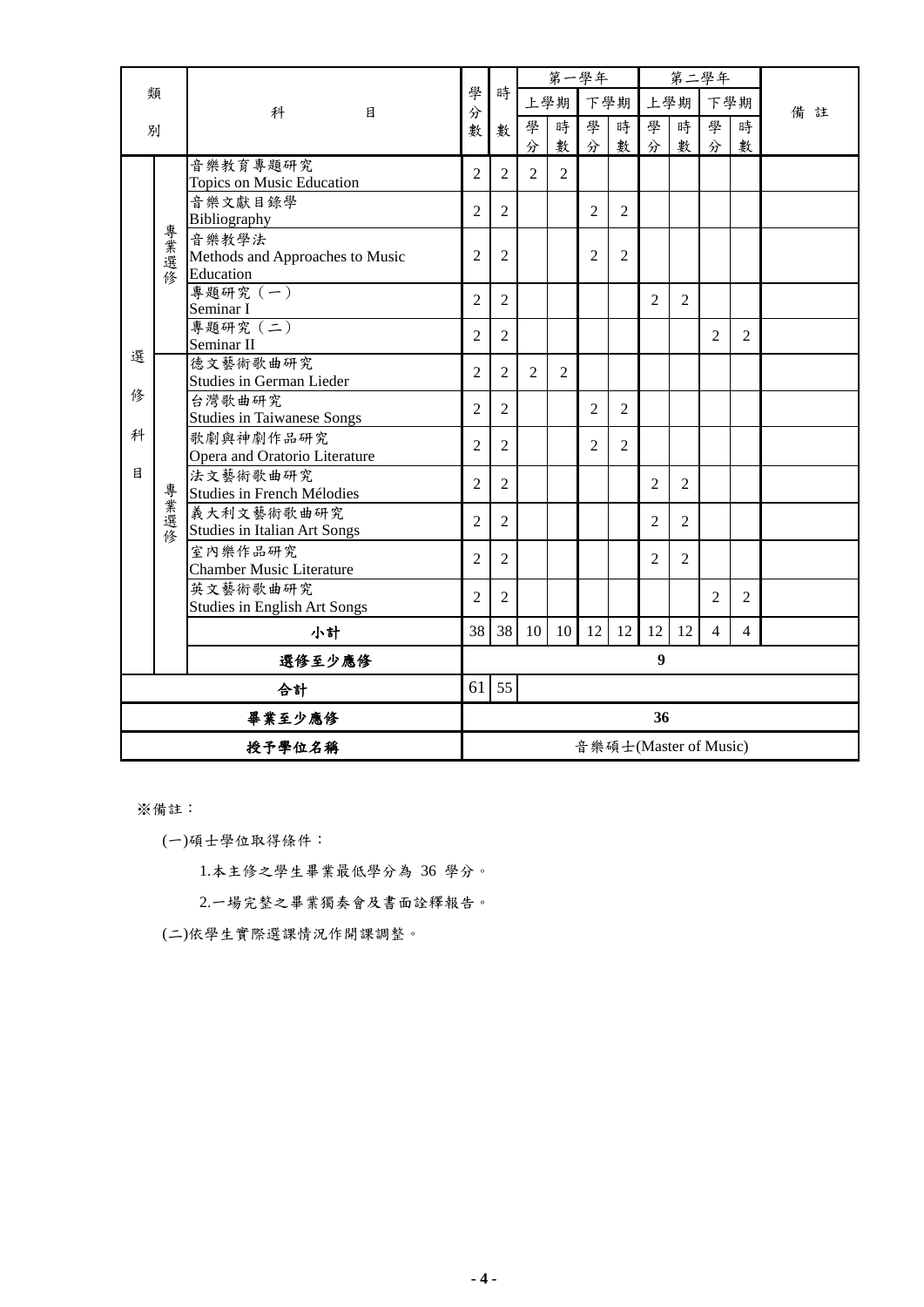## 台南應用科技大學 日間部 音樂系碩士班 科目表

 (107 學年度入學學生適用) 【演奏組:管弦樂】 民國 106 年 11 月 28 日 系課程委員會議通過 民國 106 年 12 月 05 日 院課程委員會議通過 民國 106 年 12 月 23 日 校課程委員會議通過 民國 107 年 01 月 10 日 教務會議通過 民國 107 年 03 月 08 日 系課程委員會議修正 民國 107 年 03 月 14 日 院課程委員會議修正 民國 107 年 03 月 21 日 校課程委員會議修正 民國 107 年 04 月 11 日 教務會議修正通過

| 類      |                  |                                                                   | 學                |                |                |                | 第一學年           |                |                |                | 第二學年            |                |                                            |  |
|--------|------------------|-------------------------------------------------------------------|------------------|----------------|----------------|----------------|----------------|----------------|----------------|----------------|-----------------|----------------|--------------------------------------------|--|
|        |                  |                                                                   |                  | 時              |                | 上學期            | 下學期            |                |                | 上學期            | 下學期             |                |                                            |  |
|        |                  | 科<br>目                                                            | 分                |                | 學              | 時              | 學              | 時              | 學              | 時              | 學               | 時              | 備註                                         |  |
|        | 別                |                                                                   | 數                | 數              | 分              | 數              | 分              | 數              | 分              | 數              | 分               | 數              |                                            |  |
|        |                  | 文化創意產業研究                                                          |                  |                |                |                |                |                |                |                |                 |                |                                            |  |
|        | 校<br>核           | Studies in Cultural & Creative Industries                         | 3                | $\overline{3}$ |                |                |                |                | 3              | 3              |                 |                | 對開                                         |  |
|        | Č                | 消費者行為研究                                                           | $\mathbf{2}$     | $\overline{2}$ |                |                |                |                |                |                | 2               | $\overline{2}$ |                                            |  |
|        | 科<br>目           | Studies in Consumer Behavior                                      |                  |                |                |                |                |                |                |                |                 |                | 對開                                         |  |
|        |                  | 計<br>小                                                            | 5                | 5              |                |                |                |                | $\mathbf{3}$   | 3              | $\overline{2}$  | $\overline{2}$ |                                            |  |
|        |                  | 主修(一)~(三)<br>Major                                                | 3                | 3              | -1             | -1             | -1             | 1              | 1              | 1              |                 |                | 主修成績達管<br>弦樂團入選標<br>準者,需加修<br>交響樂合奏        |  |
| 必<br>俢 |                  | 主修-畢業音樂會<br>Major-Recital                                         | 1                | 1              |                |                |                |                |                |                | 1               | 1              | 至少六十分鐘<br>獨奏(唱)音樂<br>會                     |  |
| 科      | 專<br>業           | 研究方法與論文寫作<br><b>Research Method</b>                               | $\mathbf{2}$     | $\overline{2}$ | 2              | $\overline{2}$ |                |                |                |                |                 |                |                                            |  |
| 目      | 必<br>俢           | 室內樂作品演奏與詮釋<br>Chamber Music Performance and<br>Interpretation     | $\overline{2}$   | $\overline{2}$ |                |                | $\overline{2}$ | $\overline{2}$ |                |                |                 |                |                                            |  |
|        |                  | 合奏(合唱)(一)(二)<br>Ensemble/Chorus                                   | $\overline{4}$   | 4              | 2              | 2              | $\overline{2}$ | $\overline{c}$ |                |                |                 |                | 系所合一課程                                     |  |
|        |                  | 論文<br>Thesis                                                      | $6 \overline{6}$ | $\theta$       |                |                |                |                | $\ast$         | $\ast$         | $\underline{6}$ | $\Omega$       | 1.個別指導<br>2.書面詮釋報<br>告:與畢業音<br>樂會相關之內<br>容 |  |
|        |                  | 計<br>小                                                            | 18               | 12             | 5              | 5              | 5              | 5              | $\mathbf{1}$   | $\mathbf{1}$   | 7               | $\mathbf{1}$   |                                            |  |
|        | 理<br>論<br>領<br>域 | 現代音樂風格與技巧<br>Contemporary Music Styles and<br>Techniques<br>賢克分析法 | $\overline{c}$   | 2              | $\overline{2}$ | $\mathfrak{2}$ |                |                |                |                |                 |                | 左列課程至少<br>選一                               |  |
| 選      |                  | Schenkerian Analysis                                              | $\mathfrak{2}$   | $\overline{2}$ |                |                | $\overline{2}$ | 2              |                |                |                 |                |                                            |  |
| 俢      |                  | 西方早期音樂專題研究<br>Seminar on Early Music                              | $\mathfrak{2}$   | $\overline{2}$ | $\overline{2}$ | 2              |                |                |                |                |                 |                | 左列課程至少<br>選一                               |  |
| 科      |                  | 巴洛克音樂專題研究<br>Seminar on Baroque Music                             | $\mathfrak{2}$   | $\mathfrak{2}$ | 2              | $\overline{2}$ |                |                |                |                |                 |                |                                            |  |
| 目      | 音樂史<br>領         | 古典時期音樂專題研究<br>Seminar on Classical Music                          | $\mathfrak{2}$   | $\overline{2}$ |                |                | $\overline{2}$ | 2              |                |                |                 |                |                                            |  |
|        | 域                | 浪漫時期音樂專題研究<br>Seminar on Romantic Music                           | $\mathfrak{2}$   | $\overline{2}$ |                |                |                |                | $\overline{2}$ | $\overline{2}$ |                 |                |                                            |  |
|        |                  | 二十世紀音樂專題研究<br>Seminar on 20th-Century Music                       | $\overline{2}$   | $\overline{2}$ |                |                |                |                | $\overline{2}$ | $\overline{2}$ |                 |                |                                            |  |